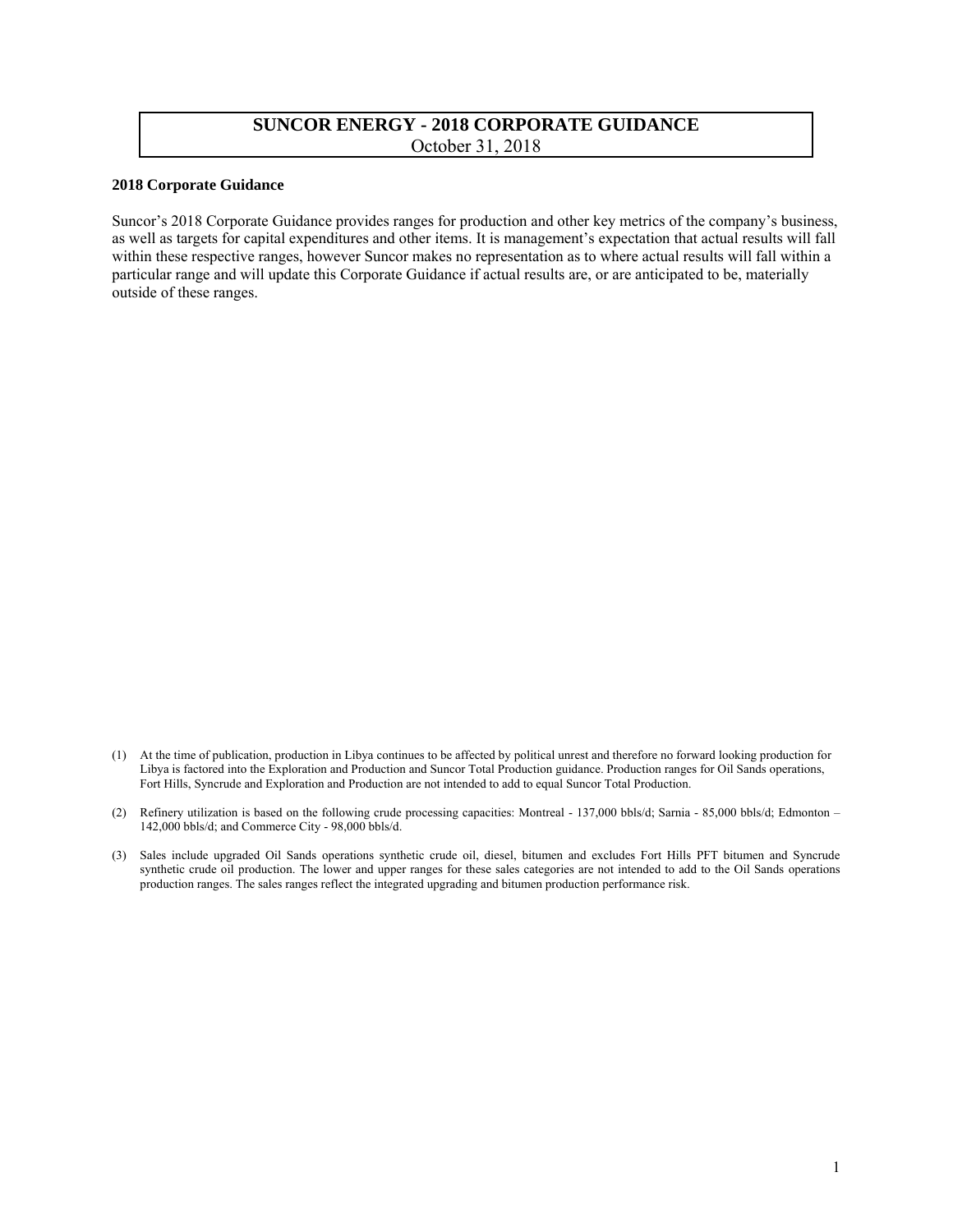| Capital Expenditures $(C\$ millions) <sup>(4)</sup>               |                                            |                        |
|-------------------------------------------------------------------|--------------------------------------------|------------------------|
|                                                                   | 2018 Full Year Outlook                     | $\%$ Growth            |
|                                                                   | October 31, 2018                           | Capital <sup>(5)</sup> |
| Upstream                                                          | $4,300 - 4,500$                            | 30%                    |
| Downstream                                                        | 850 - 900                                  | $0\%$                  |
| Corporate                                                         | $50 - 100$                                 | $0\%$                  |
| <b>Total</b>                                                      | $5,200 - 5,500$                            | 25%                    |
|                                                                   | 2018 Full Year Outlook<br>October 31, 2018 |                        |
|                                                                   |                                            |                        |
| <b>Other Information</b>                                          |                                            |                        |
| Oil Sands Operations Cash Operating Costs (\$/bbl) <sup>(6)</sup> | $$23.00$ - \$26.00                         |                        |
| Fort Hills Cash Operating Costs $(\frac{6}{bbl})^{(7)}$           | $$28.50$ - \$32.50                         |                        |
| Syncrude Cash Operating Costs (\$/bbl) <sup>(8)</sup>             | $$44.50$ - \$47.50                         |                        |
| Current Income Taxes (C\$ millions)                               | $$1,600$ - \$1,800                         |                        |
| Canadian Tax Rate (effective)                                     | 27% - 28%                                  |                        |
| US Tax Rate (effective)                                           | $23\% - 24\%$                              |                        |
| UK Tax Rate (effective)                                           | $37\% - 42\%$                              |                        |
| Average Corporate Interest Rate                                   | $5\% - 6\%$                                |                        |
| Oil Sands Operations Crown Royalties <sup>(9)</sup>               | $3\% - 5\%$                                |                        |
| Fort Hills Crown Royalties <sup>(9)</sup>                         | $3\% - 5\%$                                |                        |
| Syncrude Crown Royalties <sup>(9)</sup>                           | $3\% - 6\%$                                |                        |
| East Coast Canada Royalties <sup>(9)</sup>                        | $17\% - 21\%$                              |                        |
| <b>Business Environment</b> (10)                                  |                                            |                        |
| Oil Prices - Brent, Sullom Voe (\$US/bbl)                         | \$74.00                                    |                        |
| WTI, Cushing (\$US/bbl)                                           | \$67.00                                    |                        |
| WCS, Hardisty (\$US/bbl)                                          | \$41.00                                    |                        |
| Refining Margin - NY Harbor 3-2-1 crack (\$US/bbl)                | \$19.00                                    |                        |
| Natural Gas Price - AECO - C Spot (\$CAD/GJ)                      | \$1.50                                     |                        |
| Exchange Rate (CADUSD)                                            | 0.77                                       |                        |

(4) Capital expenditures exclude capitalized interest of approximately \$170 million.

(5) Balance of capital expenditures represents sustaining capital. For definitions of growth and sustaining capital expenditures, see the Capital Investment Update section of Suncor's Management's Discussion and Analysis dated October 31, 2018 (the "MD&A").

- (6) Oil Sands operations cash operating costs, which exclude Fort Hills and Syncrude, are based on the following assumptions: production volumes, sales mix, and average natural gas prices as described in the tables above. Oil Sands operations cash operating costs per barrel is a non-GAAP financial measure. For more information on Oil Sands operations cash operating costs per barrel, see the Cash Operating Costs section in the Segment Results and Analysis – Oil Sands section of the MD&A. See also the Non-GAAP Financial Measures Advisory section of the MD&A. Both sections are incorporated by reference herein.
- (7) Fort Hills cash operating costs are based on the following assumptions: production volumes and average natural gas prices as described in the tables above. Fort Hills cash operating costs per barrel is a non-GAAP financial measure. For more information on Fort Hills cash operating costs per barrel, see the Cash Operating Costs section in the Segment Results and Analysis – Oil Sands section of the MD&A. See also the Non-GAAP Financial Measures Advisory section of the MD&A. Both sections are incorporated by reference herein.
- (8) Syncrude cash operating costs are based on the following assumptions: production volumes, sales mix, and average natural gas prices as described in the tables above. For more information on Syncrude cash operating costs per barrel, see the Cash Operating Costs section in the Segment Results and Analysis – Oil Sands section of the MD&A. See also the Non-GAAP Financial Measures Advisory section of the MD&A. Both sections are incorporated by reference herein. Users are cautioned that the Oil Sands operations cash operating costs per barrel, Syncrude cash operating costs per barrel and Fort Hills cash operating costs per barrel measures may not be fully comparable to one another or to similar information calculated by other entities due to differing operations.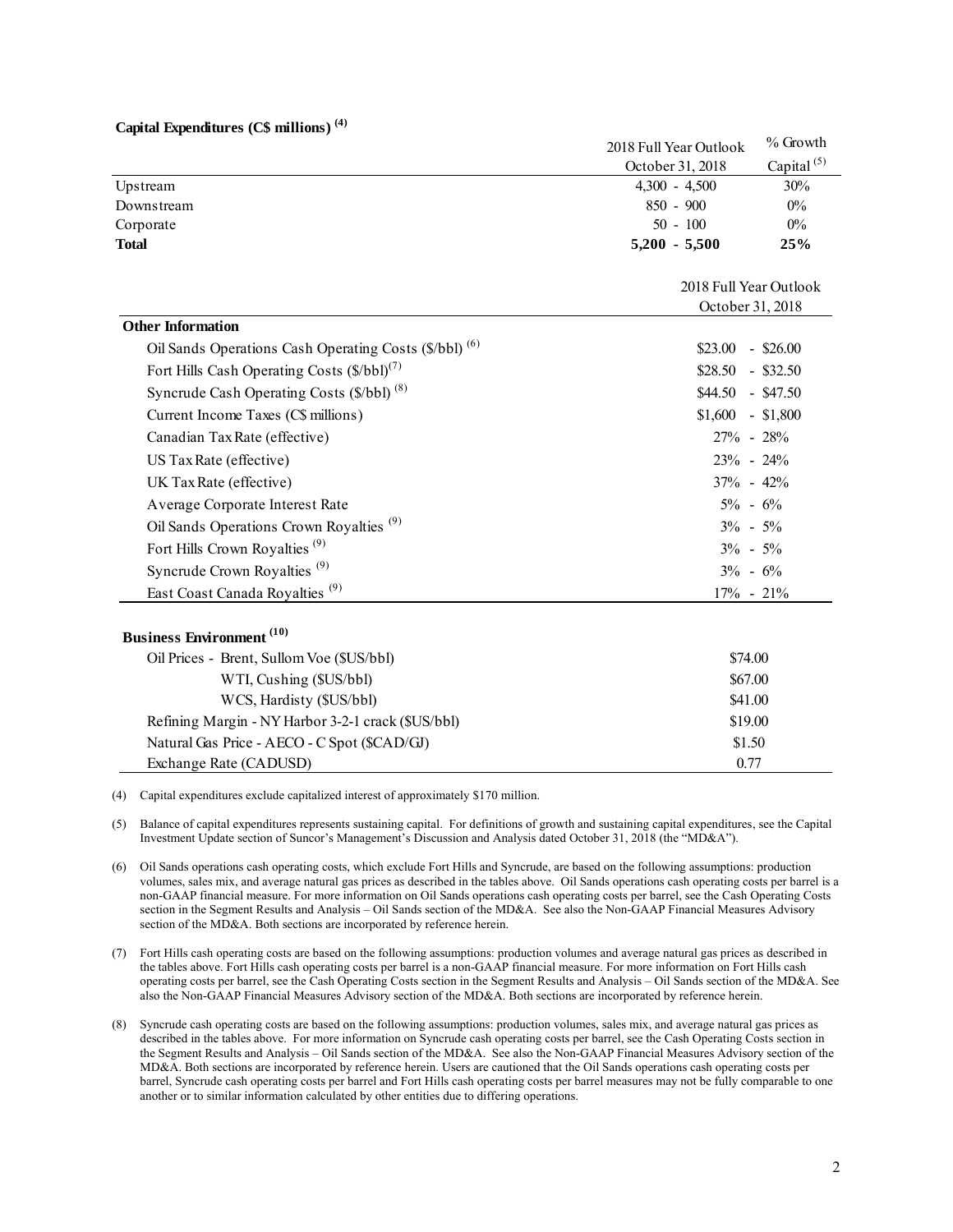## (9) Reflected as a percentage of gross revenue.

(10) Business environment outlook assumptions reflect average actual year to date realized prices plus forward curve pricing. These prices are not intended to be and should not be construed as the company's forecast.

--------------------------------------------------------------------------------------------------------------------------------

Suncor's 2018 Full Year Outlook is comprised of forward-looking statements and information (collectively, "forward-looking statements"). All forward-looking statements for the 2018 fiscal year are based on Suncor's current expectations, estimates, projections and assumptions that were made by the company in light of its experience and its perception of historical trends including: expectations and assumptions concerning the accuracy of reserves and resources estimates; commodity prices and interest and foreign exchange rates; the performance of assets and equipment; capital efficiencies and cost-savings; applicable laws and government policies; future production rates; the sufficiency of budgeted capital expenditures in carrying out planned activities; the availability and cost of labour, services and infrastructure; the satisfaction by third parties of their obligations to Suncor; the execution of projects; and the receipt, in a timely manner, of regulatory and third-party approvals. Forward-looking statements are not guarantees of future performance and involve a number of risks and uncertainties, some that are similar to other oil and gas companies and some that are unique to our company. Suncor's actual results may differ materially from those expressed or implied by our forward-looking statements and you are cautioned not to place undue reliance on them.

Assumptions for the Oil Sands operations, Syncrude and Fort Hills 2018 production outlook include those relating to reliability and operational efficiency initiatives that the company expects will minimize unplanned maintenance in 2018. Assumptions for the Exploration and Production 2018 production outlook include those relating to reservoir performance, drilling results and facility reliability. Factors that could potentially impact Suncor's 2018 corporate guidance include, but are not limited to:

- Bitumen supply. Bitumen supply may be dependent on unplanned maintenance of mine equipment and extraction plants, bitumen ore grade quality, tailings storage and in situ reservoir performance.
- Third-party infrastructure. Production estimates could be negatively impacted by issues with third-party infrastructure, including pipeline or power disruptions, that may result in the apportionment of capacity, pipeline or third-party facility shutdowns, which would affect the company's ability to produce or market its crude oil.
- Performance of recently commissioned facilities or well pads. Production rates while new equipment is being brought into service are difficult to predict and can be impacted by unplanned maintenance.
- Unplanned maintenance. Production estimates could be negatively impacted if unplanned work is required at any of our mining, extraction, upgrading, in situ processing, refining, natural gas processing, pipeline, or offshore assets.
- Planned maintenance events. Production estimates, including production mix, could be negatively impacted if planned maintenance events are affected by unexpected events or are not executed effectively. The successful execution of maintenance and start-up of operations for offshore assets, in particular, may be impacted by harsh weather conditions, particularly in the winter season.
- Commodity prices. Declines in commodity prices may alter our production outlook and/or reduce our capital expenditure plans.
- Foreign operations. Suncor's foreign operations and related assets are subject to a number of political, economic and socio-economic risks.

Suncor's News Release dated October 31, 2018, the MD&A, and Suncor's most recently filed Annual Information Form, Form 40-F, Annual Report to Shareholders and other documents it files from time to time with securities regulatory authorities describe the risks, uncertainties, material assumptions and other factors that could influence actual results and such factors are incorporated herein by reference. Copies of these documents are available without charge from Suncor at 150 6th Avenue S.W., Calgary, Alberta T2P 3Y7, by calling 1-800-558-9071, or by email request t[o invest@suncor.com](mailto:invest@suncor.com) or by referring to the company's profile on SEDAR at [www.sedar.com o](http://www.sedar.com/)r EDGAR at [www.sec.gov.](http://www.sec.gov/) Except as required by applicable securities laws, Suncor disclaims any intention or obligation to publicly update or revise any forward-looking statements, whether as a result of new information, future events or otherwise.